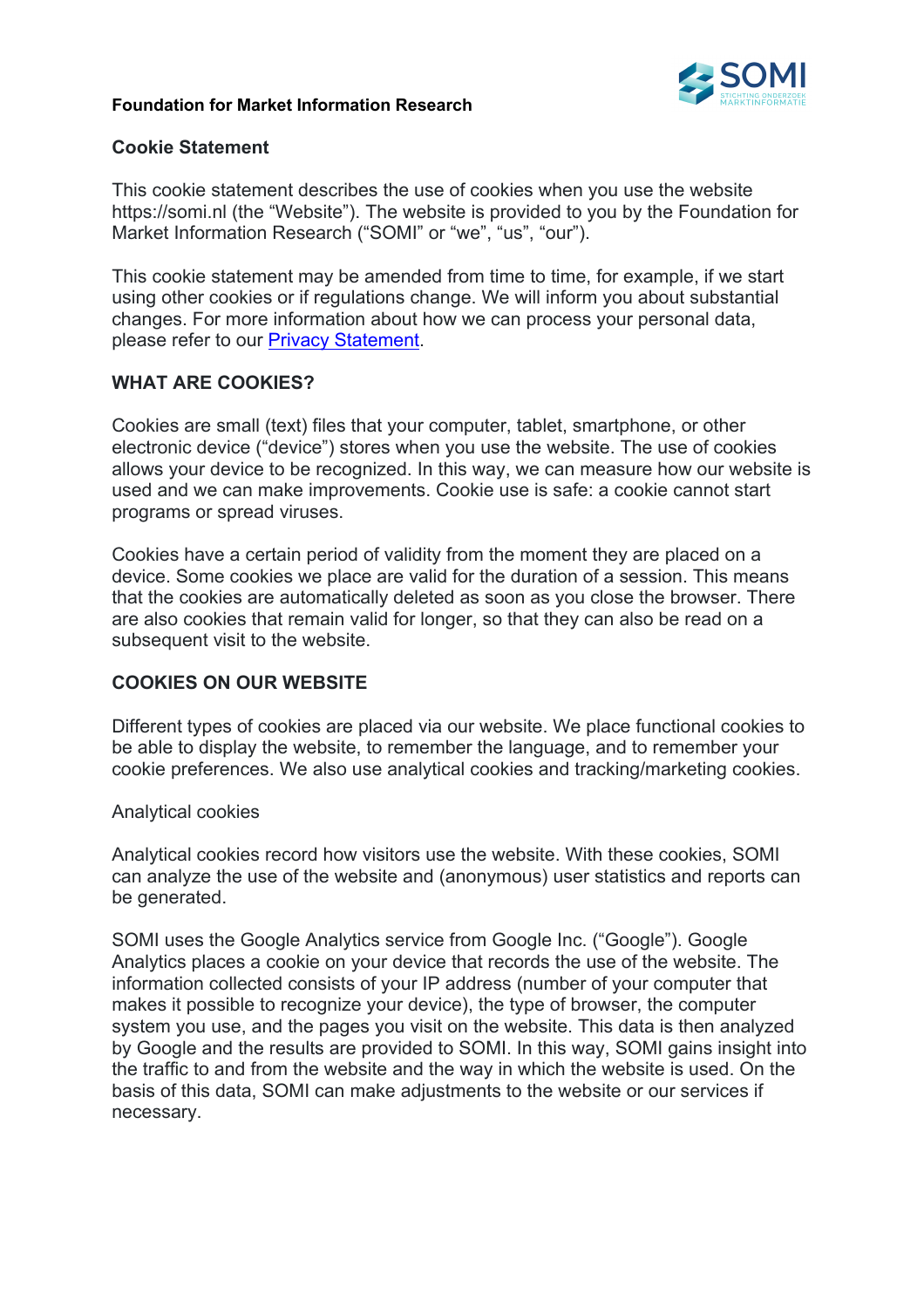

The processing of these personal data is, therefore, necessary for the representation of SOMI's legitimate interests.

The analytical cookies that SOMI uses are listed in the table below:

| <b>Cookie</b> | <b>Provider</b> | Goal                                                                                                                                    | <b>Duration Type</b>   |             |
|---------------|-----------------|-----------------------------------------------------------------------------------------------------------------------------------------|------------------------|-------------|
| ∣ ga          | Google          | Registers a unique ID that is used to generate statistical<br>data about how the visitor uses the website.                              | 2 years                | <b>HTTP</b> |
| _gat          | Google          | Used by Google Analytics for the request rate.                                                                                          | 1 day                  | <b>HTTP</b> |
| gid           | Google          | Registers a unique ID that is used to generate statistical<br>data about how the visitor uses the website.                              | 1 day                  | <b>HTTP</b> |
| siglsdb       | Zoho            | Sets a unique ID for the session. This allows the website<br>to obtain information about visitor behavior for statistical<br>purposes.  | <b>Persistent HTML</b> |             |
| utsdb         | Zoho            | Registers data about the behavior of visitors to the<br>website. This is used for internal analysis and optimization<br>of the website. | PersistentHTML         |             |

We have set the Google Analytics cookies in such a way that they do not have a major impact on your privacy. We have taken the following measures in this regard:

SOMI has concluded a processing agreement with Google in which agreements are laid down about the handling of the collected data. In this, SOMI has not allowed Google to use the information obtained for other Google services.

SOMI has removed the last octet from your IP address. IP addresses consist of 4 so-called octets of 3 digits each. Google offers the possibility to remove the last octet of the IP address of website visitors. This is done in temporary memory, even before the IP address is stored by Google.

• SOMI has disabled the settings in Google Analytics to share data with Google, so that Google cannot use the data for its own (advertising) purposes.

• SOMI does not use Google Analytics in combination with other Google services.

For more information about the Google Analytics cookies, click here. Google also offers you the option to opt-out of data collection in the context of Google Analytics, by means of the Google Analytics Opt-out Browser Add-on. Click here to use that option. Click here for more general information about how Google uses cookies.

# **Tracking/marketing cookies**

SOMI uses tracking/marketing cookies to track your surfing behavior on the internet and to collect data and information about your surfing behavior from various websites that you have visited. This information is used to make the content of the displayed advertisements as relevant as possible and to limit the repetition of the same advertisements.